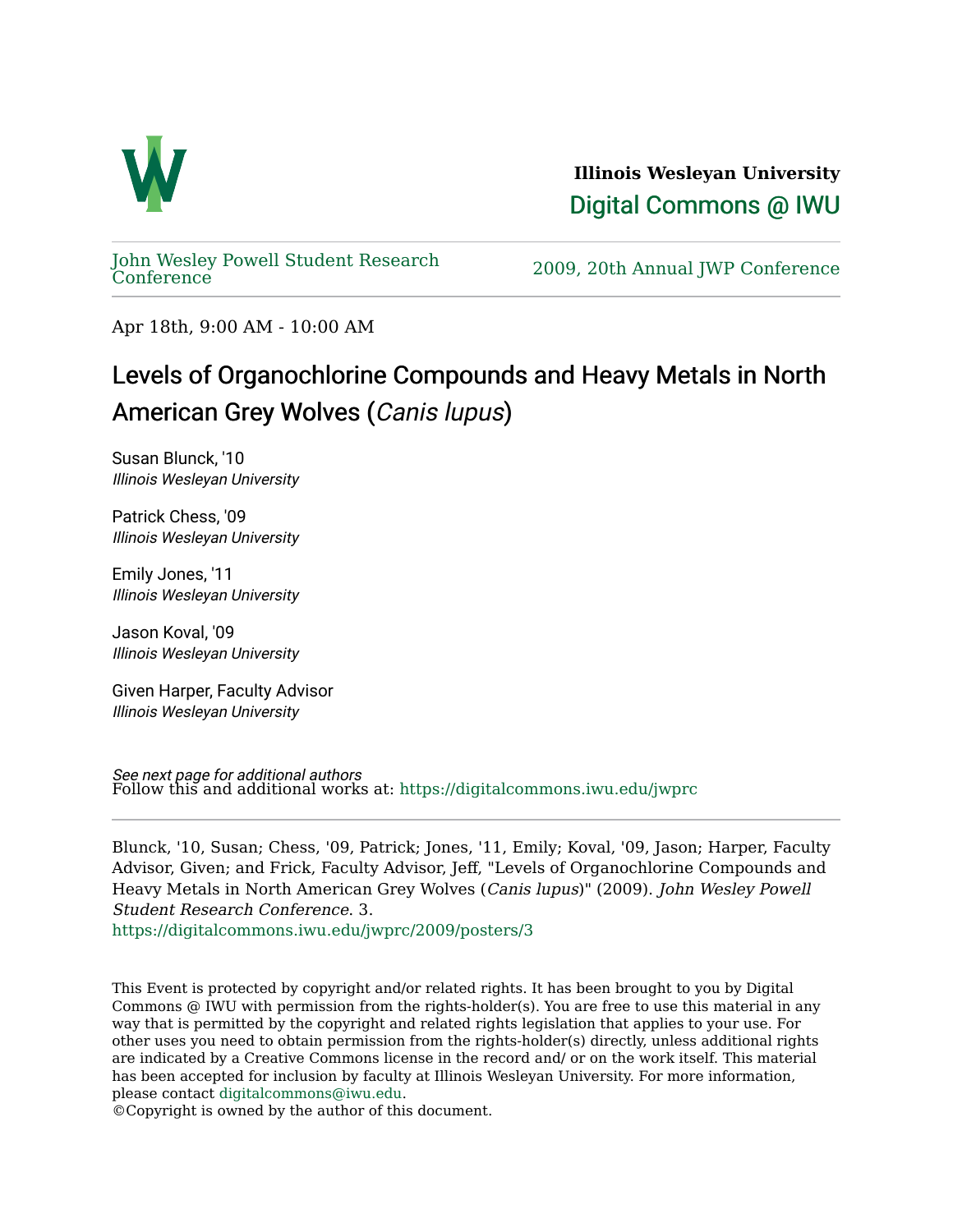## Presenter and Advisor Information

Susan Blunck, '10; Patrick Chess, '09; Emily Jones, '11; Jason Koval, '09; Given Harper, Faculty Advisor; and Jeff Frick, Faculty Advisor